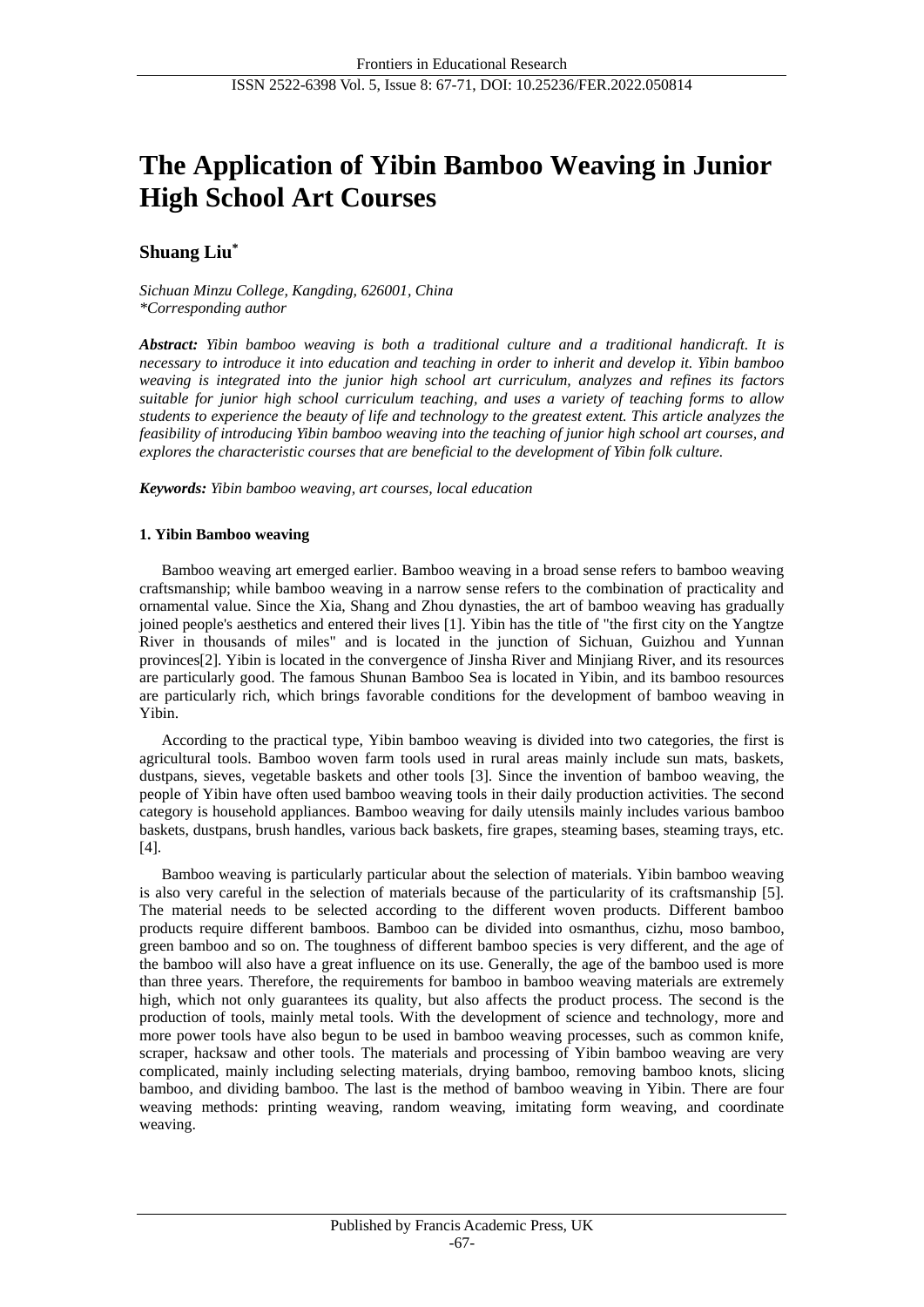#### **2. Analysis of the value of Yibin bamboo weaving introduced into junior high school art teaching**

#### *2.1 Background*

In the current era of globalization and diversity, various cultures are intertwined, showing diversification and enrichment. Intangible cultural heritage is unique to a region, and some of the aesthetics, values and emotions that it shows unique to the region are a reinforcement for the protection of intangible cultural heritage [6]. Many scholars have conducted research on the introduction of regional handicraft resources into teaching, and believe that it is very necessary to introduce local culture into middle school teaching, and they have made bold attempts, which have attracted everyone's attention and attention. At present, some schools in my country are already practicing, which has pointed out the direction and provided experience for Yibin bamboo weaving as an intangible cultural heritage to enter the teaching of junior high school art courses.

Yibin bamboo weaving is an ancient craft, facing the problem of inheritance and protection. The government is also calling on everyone to protect the bamboo weaving culture. Many local cultures have been added to the education of the new curriculum reform. As a local culture, Yibin bamboo weaving is very suitable for introducing junior high school art courses. The introduction of Yibin bamboo weaving into the teaching of junior high school art courses has a strong regional character, which allows junior high school students in local schools in Yibin to understand bamboo weaving and voluntarily join the team of bamboo weaving art protection. This can not only inherit and carry forward the bamboo weaving culture in the teaching process, but also promote the local inheritance and protection of intangible cultural heritage.

#### *2.2 Value analysis*

#### *2.2.1 Broaden the teaching content of textbooks*

As an intangible cultural heritage, Yibin bamboo weaving has entered the junior high school art teaching curriculum, which can broaden the teaching content of art teaching materials. There are many versions of teaching materials for junior high school art courses in my country, such as Renmei version, Renjiao version, Sujiao version, Xiangjiao version, etc. These versions of teaching materials involve less intangible cultural heritage knowledge. Yibin bamboo weaving art is a regional characteristic art, not an intangible cultural heritage familiar to people in our country, and it is almost impossible to incorporate it into these editions of teaching materials. Such teaching materials cannot reflect the regional characteristics, and do not give full play to the role of intangible cultural heritage. Therefore, teachers choose Yibin bamboo weaving to enter the local junior high school art courses according to local conditions, which can enrich the subject content and improve the students' cultural knowledge system.

#### *2.2.2 Enhance cultural heritage awareness*

With the rapid development of science and technology and culture, the younger generation has little awareness of the inheritance of traditional handicrafts, and has no will to protect them. Intangible cultural heritage such as Yibin bamboo weaving is facing problems such as demise. Since the inheritance, protection and development of intangible cultural heritage has relatively high requirements on people, it is necessary to cultivate compound talents who understand both theory and practice, and enhance the awareness of cultural inheritance and protection.

The material, shape characteristics and aesthetics of Yibin bamboo weaving are all conducive to promoting bamboo weaving culture, and have an important influence on the exploration of cultural concepts, aesthetic concepts and folk customs concepts, and can also provide reference for contemporary artistic innovation. By observing the style of Yibin bamboo weaving, we can understand people's living conditions and see people's aesthetics. While learning and making bamboo weaving, students can comprehend the history of bamboo weaving and the connotation of Yibin bamboo weaving culture. These can improve the core literacy of art disciplines in junior high school students in terms of cultural understanding, aesthetic judgment, and art performance. The introduction of Yibin bamboo weaving into junior high school art teaching is conducive to the development and inheritance of local culture [7].

## *2.2.3 Improve artistic appreciation*

As a traditional handicraft, Yibin bamboo weaving contains strong local characteristics and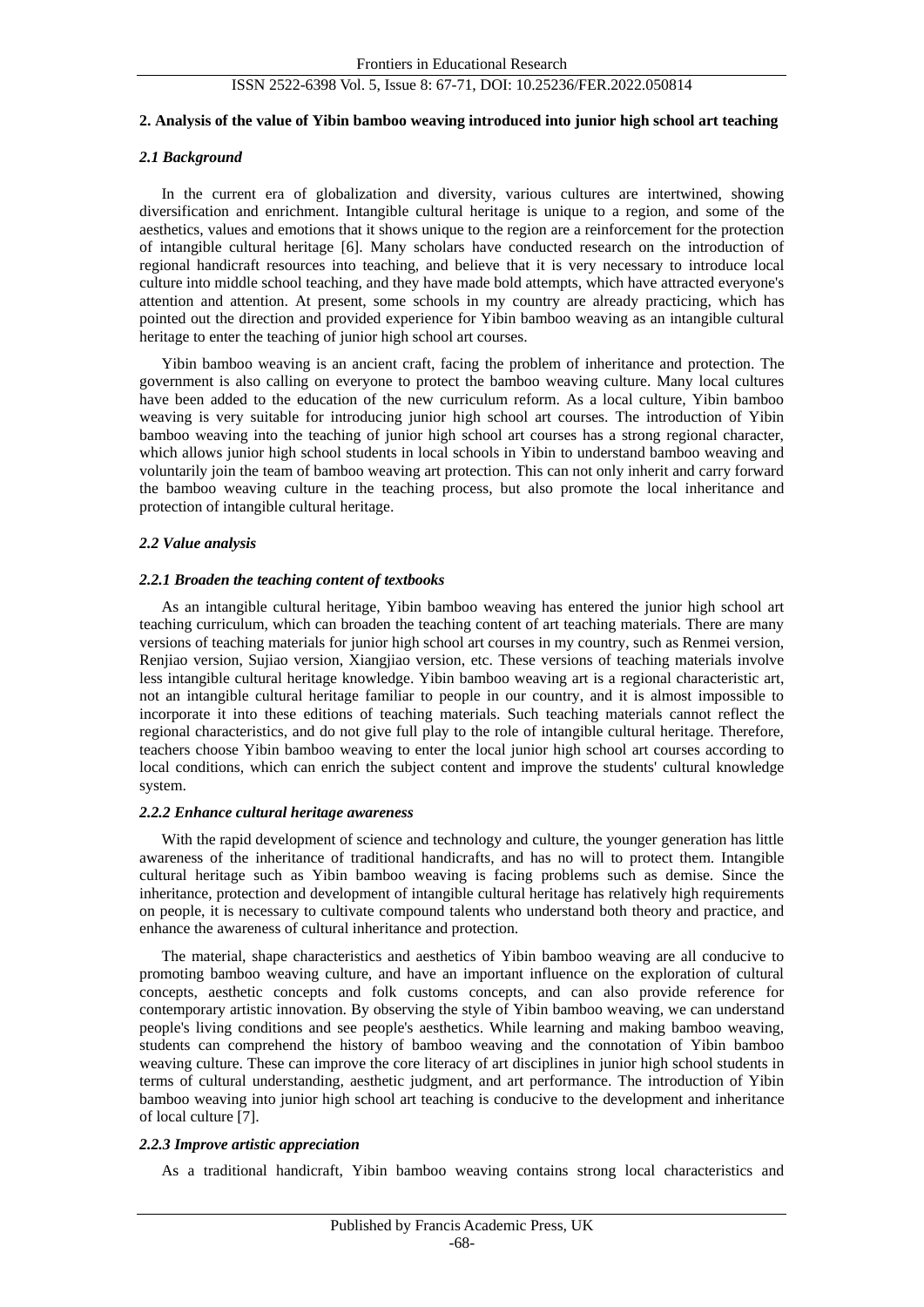shoulders the mission of conveying the local culture. The materials and techniques of Yibin bamboo weaving are diverse, and innovation is constantly required to make bamboo weaving works more practical and beautiful. This creative mentality is conducive to improving students' ability to appreciate. In the process of junior high school art education, local schools in Yibin should be able to inherit and carry forward the local characteristic culture in teaching, guide students to learn to explore the excellent culture around them, understand the artistic characteristics and value of intangible cultural heritage, and improve own appreciation.

#### *2.2.4 Cultivate artistic creativity*

In the implementation process of junior high school art teaching, we should not only pay attention to the cultivation of students' personality, but also pay attention to the guidance of students' innovation. If these traditional handicrafts are to be passed down for a long time, people must be interested in it. In the teaching design link of junior high school art classroom, it is necessary to give full play to the creative ability of students. Bamboo weaving is comprehensively explained in the class, and students are encouraged to use their brains and imagination, fully mobilize their initiative, and allow students to devote themselves to creation while learning. This can not only inherit the Yibin bamboo weaving craftsmanship, but also arouse students' awareness of protection and promote the innovation and development of Yibin bamboo weaving.

## **3. Teaching implementation conditions**

#### *3.1 Infrastructure*

For the teaching of junior high school art courses, the biggest resource advantage is that materials can be obtained locally. Yibin has the famous Shunan Bamboo Sea, which can be said to be inexhaustible and very convenient for the collection of bamboo materials. Introducing Yibin bamboo weaving into the teaching of junior middle school art courses, the most basic materials can be guaranteed. Many props used in bamboo weaving can be solved by local masters. School classrooms, playgrounds, etc. can be used as places to learn bamboo weaving.

#### *3.2 Teacher preparation*

Introducing Yibin bamboo weaving into junior high school art courses, the most important thing is to solve the problem of teachers. Teaching and learning are the two main factors of teaching. Teachers are the main body of teaching and play an important leading role in the teaching process. Teaching bamboo weaving requires teachers not only to understand the theoretical knowledge of bamboo weaving but also to master practical skills. In order to meet the requirements of this kind of teaching, it is possible to send junior high school art teachers to conduct bamboo weaving training, watch videos related to the actual operation procedures of bamboo weaving inheritors, or let junior high school art teachers participate in some seminars on bamboo weaving. Art teachers can integrate Yibin bamboo weaving into art courses after they have completed their studies, which can effectively guide students to learn.

In the process of teaching Yibin bamboo weaving, many tools will be used, including some more dangerous tools, such as knives. Students are urged to use these tools with care to ensure their safety. After the bamboo weaving is completed, the tools should be properly kept to prevent students from being accidentally injured by the tools.

## **4. Teaching exploration**

For the teaching process of Yibin bamboo weaving, a detailed plan needs to be formulated, and the teaching process of Yibin bamboo weaving is divided into several steps. The first step is to appreciate the bamboo weaving in Yibin and understand some basic knowledge and development history of bamboo weaving by viewing the pictures, videos and real objects of bamboo weaving works. The second step is to learn the operating procedures of bamboo weaving and the basic skills of bamboo weaving. The third step is to master the processing technology of bamboo weaving, and the most important thing is to learn different weaving methods. The last is to publicize Yibin bamboo weaving, know the purpose and value of learning bamboo weaving, and advocate students to exert their own initiative to inherit and protect Yibin bamboo weaving skills and culture. According to the teaching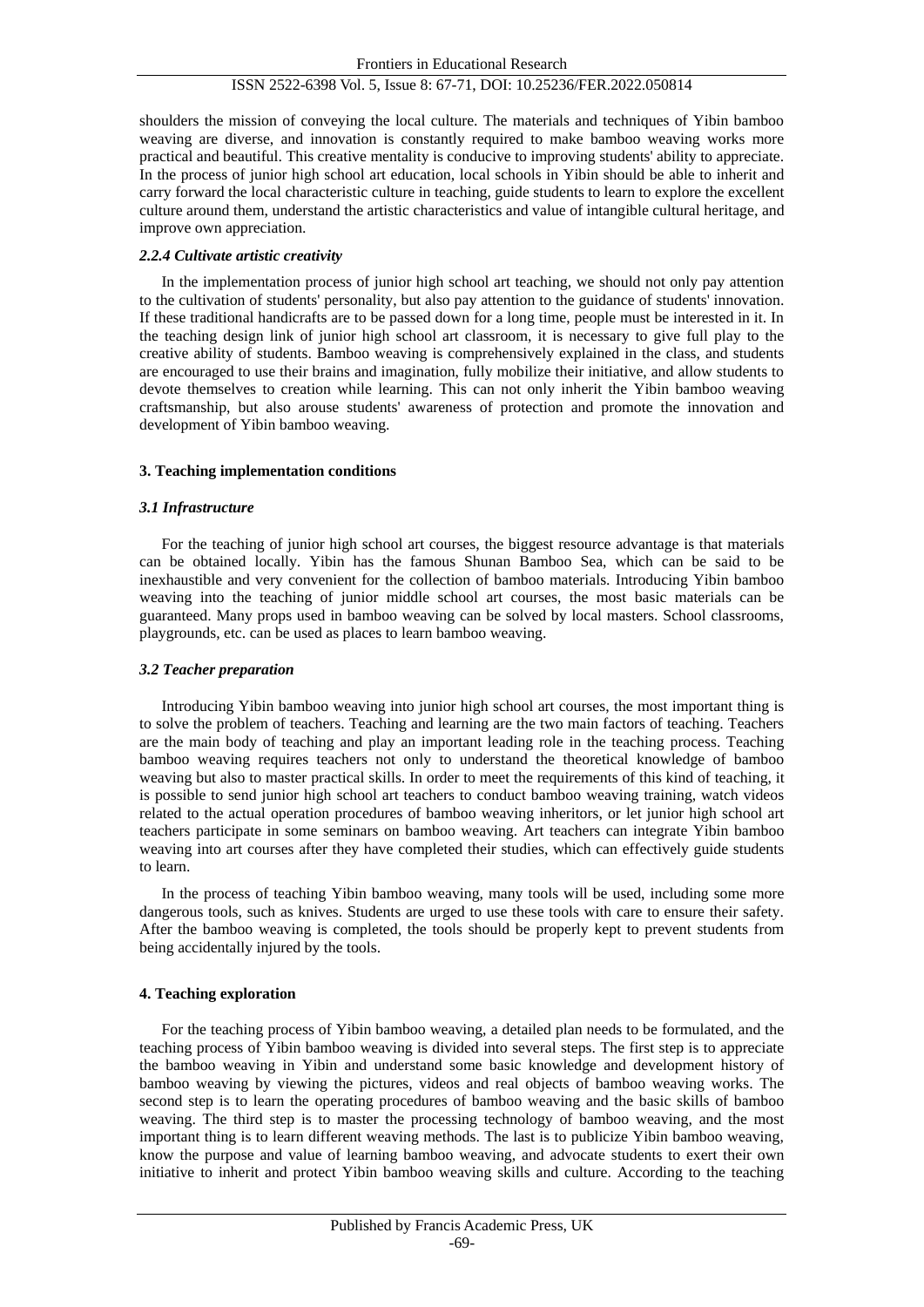standards of junior high school art courses, a certain educational situation can be created, and Yibin bamboo weaving can be introduced into junior high school art courses teaching through teaching methods, demonstration methods, demonstration methods, practice methods and discussions.

#### *4.1 Exploration of appreciation teaching of "Yibin Bamboo Weaving"*

The first step is for art teachers to play pictures, videos and related materials or place real objects to guide students to learn and appreciate Yibin bamboo weaving in an intuitive way, so as to ignite students' interest in learning. Appreciation can enable students to quickly understand the origin of the development of Yibin bamboo weaving, recognize its historical value, and master its artistic characteristics.

The second step is to discuss in groups under the leadership of art teachers, to comment on the appreciation of Yibin bamboo weaving, and to talk about their own feelings. The teacher summarizes the characteristics of Yibin bamboo weaving and the artistic beauty it contains.

The third step is to further expand the relevant knowledge and skills of Yibin bamboo weaving according to the above content, so that students can have a clearer understanding of the bamboo weaving process.

In the teaching process of junior high school art courses, teachers can tell the history of Yibin bamboo weaving while appreciating with their classmates, and even suggest that students feel it with their hands. Using the intuitive image, guide students to immerse themselves in learning bamboo weaving, and consciously inherit and develop Yibin bamboo weaving. This will help to improve students' awareness of traditional culture protection, and let them know that protecting traditional culture is their responsibility [8].

#### *4.2 Teaching exploration of "Yibin Bamboo Weaving" production program*

The production process of Yibin bamboo weaving is very complicated, and it is impossible to weave successfully without good technology. As an art teacher, although he has studied and trained Yibin bamboo weaving, he is not necessarily an expert in this field. If conditions permit, you can invite Yibin non-genetic inheritors of bamboo weaving into the classroom and let them demonstrate in person. Not only can the development history and production methods of bamboo weaving be taught more comprehensively, but also the problems encountered by students in the process of bamboo weaving can be taught. Provide timely answers. Through these ways, intangible culture can be inherited, and at the same time, students' interest in learning can be ignited, and they can actively cooperate with the teaching of intangible inheritance, improve students' aesthetic ability, and enhance their awareness of the protection of traditional culture.

#### **5. Conclusion**

As a local characteristic handicraft, Yibin bamboo weaving is introduced into the education and teaching of junior high school art courses, which can not only enrich the teaching content, but also improve the inheritance of traditional handicrafts, and also develop students' brain and hands-on ability. The integration of Yibin bamboo weaving into the junior high school art curriculum can effectively promote the spread of folk culture. Students not only learn about traditional handicrafts, but also improve their awareness of the inheritance and protection of traditional culture. This is beneficial for Yibin bamboo weaving to go out of the local and to the world, and promote the better development of Yibin bamboo weaving.

## **References**

*[1] Yang Xueqin, An Qi. Introduction to Folk Art [M]. Beijing: Beijing Arts and Crafts Press, 1990. [2] Yibin, Sichuan - the first city on the Yangtze River https:// baijiahao. baidu.com/s? id=1650587994008780328*

*[3] Xi Qingqin. The application of Chengdu Daoming bamboo weaving in higher vocational teaching [D]. 2016.*

*[4] Yu Dexin. Chinese arts and crafts go to the world to drive economic development [J]. China Science and Technology Information, 2013.*